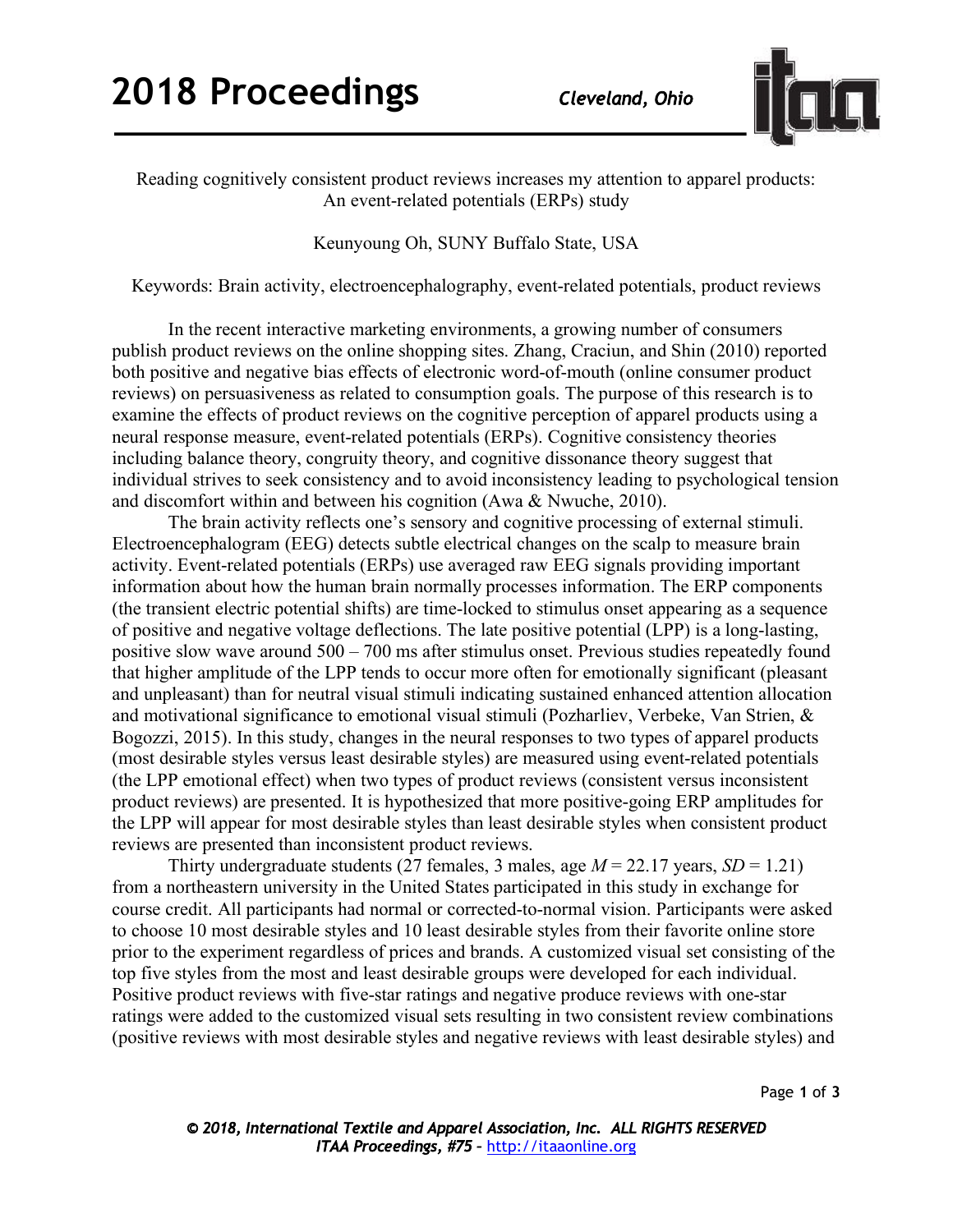two inconsistent review combinations (negative reviews with most desirable styles and positive reviews with least desirable styles).

Two sessions of ERP experiments were conducted. In the first session, the individually customized visual set was presented to the participant where five most desirable style pictures and five least desirable style pictures were randomly presented 54 times each. Each picture was presented for 500 ms, with an interval of between 1000 and 1500ms with a fixation point (+) at the center of computer screen between pictures. After the first session, one version of the four style and review combinations was randomly assigned to each participant. After the style and review combination set was presented, in the second ERP session, the same individually customized visual set was shown again to participants with the same condition as in the first ERP session. Participants were instructed to watch the visual stimuli without making any overt response or movement. To reduce the amount of ERP artifacts caused by eye movements, the participants were instructed to relax and to reduce unnecessary blinking and facial movements during the ERP sessions.

The EEG was recorded using a 21channel electrode cap with standard International 10-20 Electrode system layout. All electrodes impedances were maintained below 5 kΩ. All EEG activity was recorded by the NeXus-32 system (Mind Media Inc.) with a bandpass of 0.1-40 Hz at a sampling rate of 512 per second. Grand-averaged ERP waveforms after rejecting artifacts with epochs with large amplitude (more than  $\pm 100 \mu V$ ) were generated using BioTrace+ software. Averaged ERPs from 200 ms prior to the onset of the visual stimulus to 1000 ms after the onset were generated for each participant before (session 1) and after (session 2) the presentation of the product reviews. A two-way repeated measures analysis of variance was performed to examine the effect of consistent and inconsistent reviews on the neural response to apparel products: the within-subject factor was style types (most desirable, least desirable) and the between-subject factor was condition (before and after reading product reviews).

A repeated measures ANOVA with style types (most desirable and least desirable) as within-subject factor on the LPP mean amplitude in the  $500 - 700$  ms time window revealed that greater ERP amplitudes occurred for most desirable styles than least desirable styles (Wilk's Lambda = .846,  $F(1, 35) = 6.381$ ,  $p = .016$ , Partial Eta Squared = .154) for the groups who read consistent reviews (either positive reviews with most desirable styles or negative reviews with least desirable styles) at PZ electrode site. More importantly, a style types (most desirable styles versus least desirable styles) X condition (before versus after reading reviews) interaction (Wilk's Lambda = .893,  $F(1, 35) = 4.636$ ,  $p = .038$ , Partial Eta Squared = .117) was found only for the consistent review groups. The results support that reading product reviews consistent with the consumer's desirability enhances the level of attention in the cognitive processing of apparel products. Product reviews consistent with consumer's attitude toward the product that evoke greater LPP amplitudes would like to induce more emotionally motivated attention, which may result in more active cognitive engagement either with the product or the online shopping site. Further research is called for to investigate how positive versus negative product reviews affect the cognitive processing of apparel products using ERPs.

Page **2** of **3**

*© 2018, International Textile and Apparel Association, Inc. ALL RIGHTS RESERVED ITAA Proceedings, #75 –* http://itaaonline.org